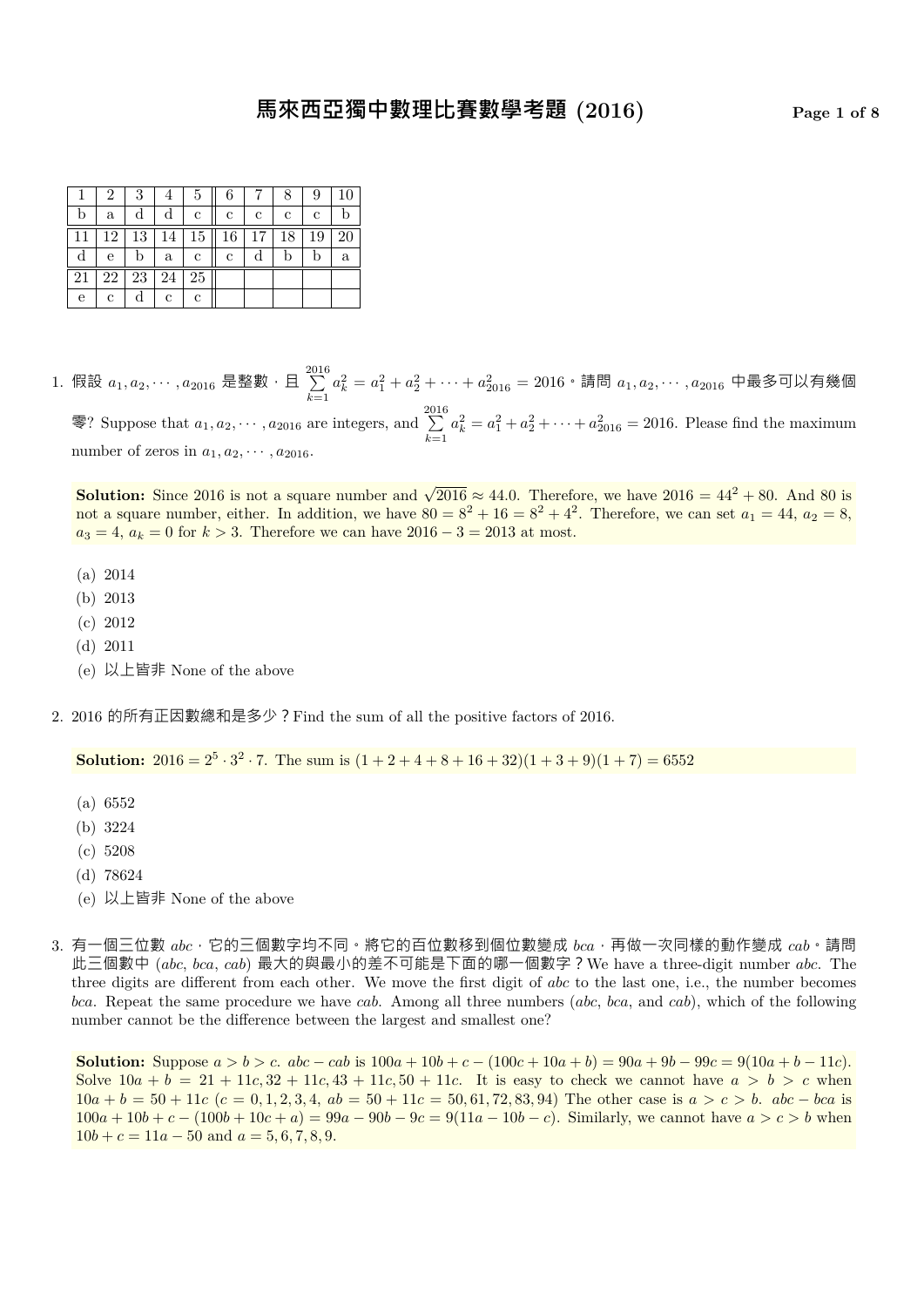- (a) 189
- (b) 288
- (c) 387
- (d) 450
- (e) 以上皆非 None of the above

4. 試求  $4^x - 3 \cdot 2^{x+15} - 2^{32} = 0$  的根. Find the root of  $4^x - 3 \cdot 2^{x+15} - 2^{32} = 0$ .

**Solution:** Let  $t = 2^x$ ,  $4^x - 3 \cdot 2^x - 2^{32} = t^2 - 3 \cdot 2^{15}t - 2^{32} = (t - 4 \cdot 2^{15})(t + 2^{15}) = 0$ . Therefore,  $x = 17$ .

- (a) 14
- (b) 15
- (c) 16
- (d) 17
- (e) 以上皆非 None of the above
- 5. 直線 *<sup>L</sup>* : 3*<sup>x</sup>* + 4*<sup>y</sup> <sup>−</sup> <sup>k</sup>* = 0。如果我們用 *<sup>d</sup>*(*P, L*) 表示 *<sup>P</sup>* 到直線 *<sup>L</sup>* 的距離,試求 *<sup>k</sup>* 使得 *<sup>A</sup>*(1*,* 3),*B*(2*,* 7),*C*(3*,* 2) 到直 線 L 距離平方和  $d(A, L)^2 + d(B, L)^2 + d(C, L)^2$  最小 • Please find k such that the sum of the square of the distance between the line  $L: 3x + 4y - k = 0$  and three points  $A(1,3), B(2,7),$  and  $C(3,2),$  i.e., to minimize of the function  $d(A, L)^2 + d(B, L)^2 + d(C, L)^2$ . The symbol  $d(P, L)$  stands for the distance between a point *P* and a line *L*.

**Solution:** The sum of the square of ditances  $d(A, L)^2 + d(B, L)^2 + d(C, L)^2 = \frac{1}{25} ((15 - k)^2 + (34 - k)^2 + (17 - k)^2)$ . When  $k = \frac{15+17+34}{3} = 22$ , the function reaches its minimum.

- (a) 20
- (b) 21
- (c) 22
- (d) 23
- (e) 以上皆非 None of the above
- 6. 將一杯 75*◦*C 的水放在恆溫 30*◦*C 的環境中。水溫每隔 10 分鐘就會下降水溫與室溫差距的一半。請問幾分鐘後可以 下降到 35*◦*C?The temperature of water in a cup is 75*◦*C. We put the cup in a enviorment with temperature 30*◦*C. The temperature of water decay half of the temperature difference between the water and the enviorment every ten minutes. How many minutes does it take till the temperature of water down to 35*◦*C?

**Solution:** Suppose we need *n* minutes. Since  $75 - 30 = 45$  and  $35 - 30 = 5$ , we need  $45 \cdot 2^{-\frac{n}{10}} = 5 \Rightarrow 20 = 2^{\frac{n}{10}}$ . Therefore,  $n = 10 \log_2 9 = 20 \log_2 3$ 

- (a)  $\log_2 90$
- (b)  $10 \log_2 3$
- (c)  $20 \log_2 3$
- (d)  $10 \log_2 \frac{75}{35}$
- (e) 以上皆非 None of the above
- 7. 多項式  $f(x) = x^7 6x^6 5x^5 14x^4 + 6x^3 + x^2 13x + 1 \cdot \exists x$   $f(7)$  · Suppose a polynomial  $f(x) = x^7 6x^6 14x^4 + 6x^3 + x^2 13x + 1 \cdot \exists x$  $5x^5 - 14x^4 + 6x^3 + x^2 - 13x + 1$ . Please compute  $f(7)$ .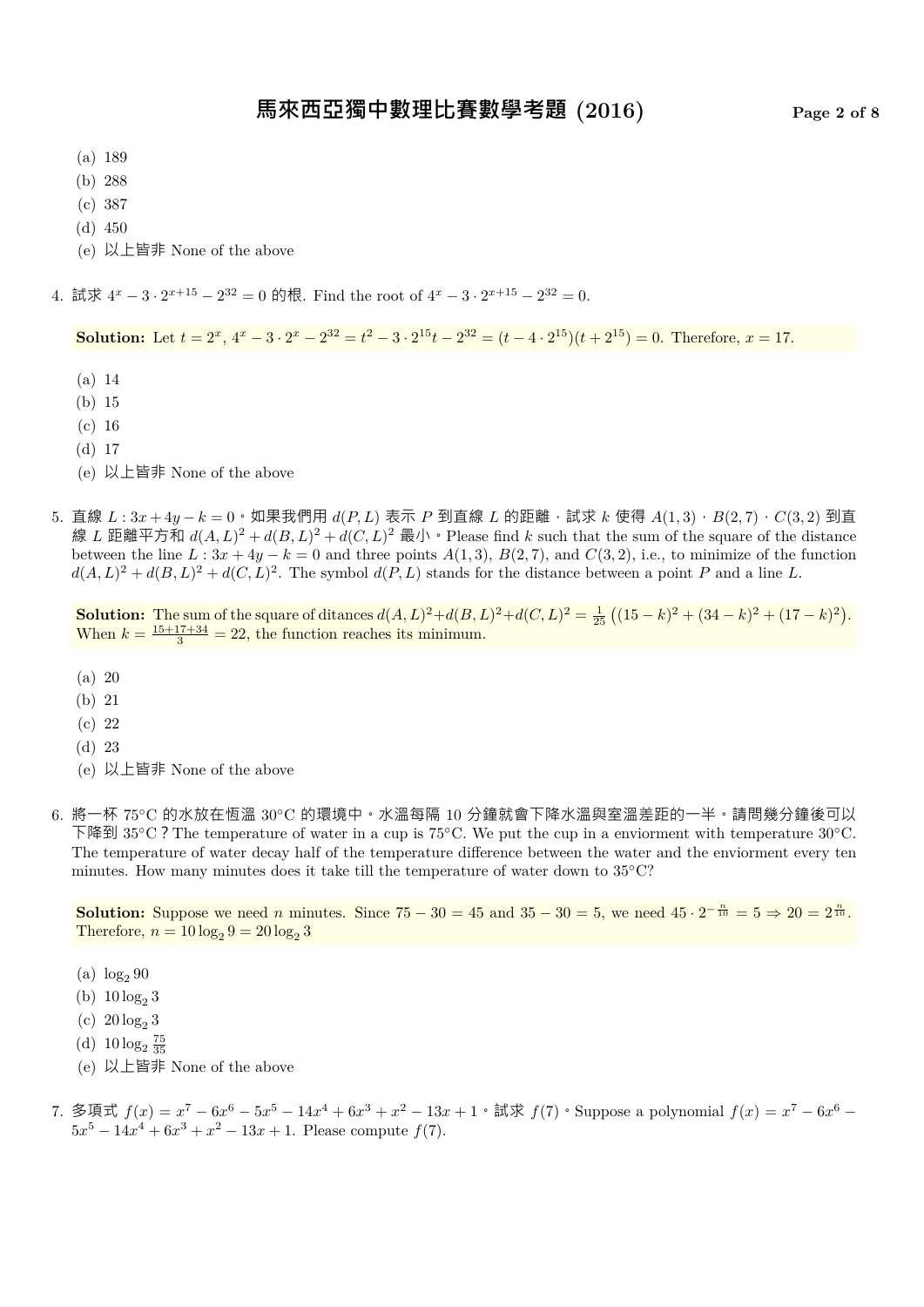**Solution:** If  $x = 7$ , we have  $f(7) = 2017$  by synthetic division.

- (a) 2015
- (b) 2016
- (c) 2017
- (d) 2018
- (e) 以上皆非 None of the above
- 8. 有一學生用銅板猜考題的答案。這個考題有五個選項但只有一個正確答案。他對每個選項丟銅板決定。如果是正 面就選它,反面就不選。如果丟出來有超過一個選項的話,他再任意挑一個作答。請問他猜對的機率有多少?A student use a coin to guess the answer for a question. The question has five options and only one correct answer. He tosses up the coin for each option. The option is chosen if the outcome is head. If there are more than one chosen option, he randomly chooses one for the answer. What is the probability that he can get the correct answer?

**Solution:** We can compute the probability accroding to the number of chosen option. The answer is  $\frac{1}{2^5} \left( C_0^4 \cdot 1 + C_1^4 \cdot \frac{1}{2} + C_2^4 \cdot \frac{1}{3} + C_3^4 \cdot \frac{1}{4} + C_4^4 \cdot \frac{1}{5} \right) = 31/160$ 

- (a) 1/5
- (b) 7/32
- $(c)$  31/160
- (d) 33/160
- (e) 以上皆非 None of the above
- 9. 三角形 *ABC* 中,∠*<sup>A</sup>* = 30*◦*,*AB* = 6,*BC* = 3*<sup>√</sup>* 2。如果我們收集所有可能出現的 ∠*B*,∠*C* 在集合 *S* 中,請問集 合 *S* 中不會出現下面的哪一個角度?In triangle *ABC*, ∠*A* = 30*◦* , *AB* = 6, *BC* = 3*<sup>√</sup>* 2. If we collect all the possible angles of ∠*B* and ∠*C* in a set *S*, which of the following is not in the set *S*?

**Solution:** There are two possibilities. One is (∠*B* = 15<sup>°</sup> and ∠*C* = 135<sup>°</sup>). The other is (∠*B* = 105<sup>°</sup> and ∠*C* = 45<sup>°</sup>). Therefore, the set *S* does not contain 75*◦* .

- (a) 15*◦*
- (b) 45*◦*
- (c) 75*◦*
- (d) 105*◦*
- (e) 以上皆非 None of the above
- 10. 數列  $a_k$  滿足  $a_{k+1} = 2^k \times a_k \cdot \text{E } k$  是正整數且  $a_1 = 1 \cdot \text{F}$ 問  $\log_2 a_n$  的一般式是多少? A sequence  $a_k$  satisfies  $a_{k+1} = 2^k \times a_k$ , where *k* is an positive integer and  $a_1 = 1$ . What is the general formula of log<sub>2</sub>  $a_n$ ?

**Solution:**  $a_{k+1} = 2^k a_k \Rightarrow \log_2 a_{k+1} - \log_2 a_k = k \Rightarrow \sum_{k=1}^{n-1}$  $\sum_{k=1}^{n} \log_2 a_{k+1} - \log_2 a_k = \log_2 a_n - \log_2 a_1 = \sum_{k=1}^{n-1} k = \frac{n(n-1)}{2}.$ 

- $(n)$  *n*  $-1$
- (b)  $\frac{n(n-1)}{2}$
- (c)  $n(n-1)$
- (d)  $2^{n-1} 1$
- (e) 以上皆非 None of the above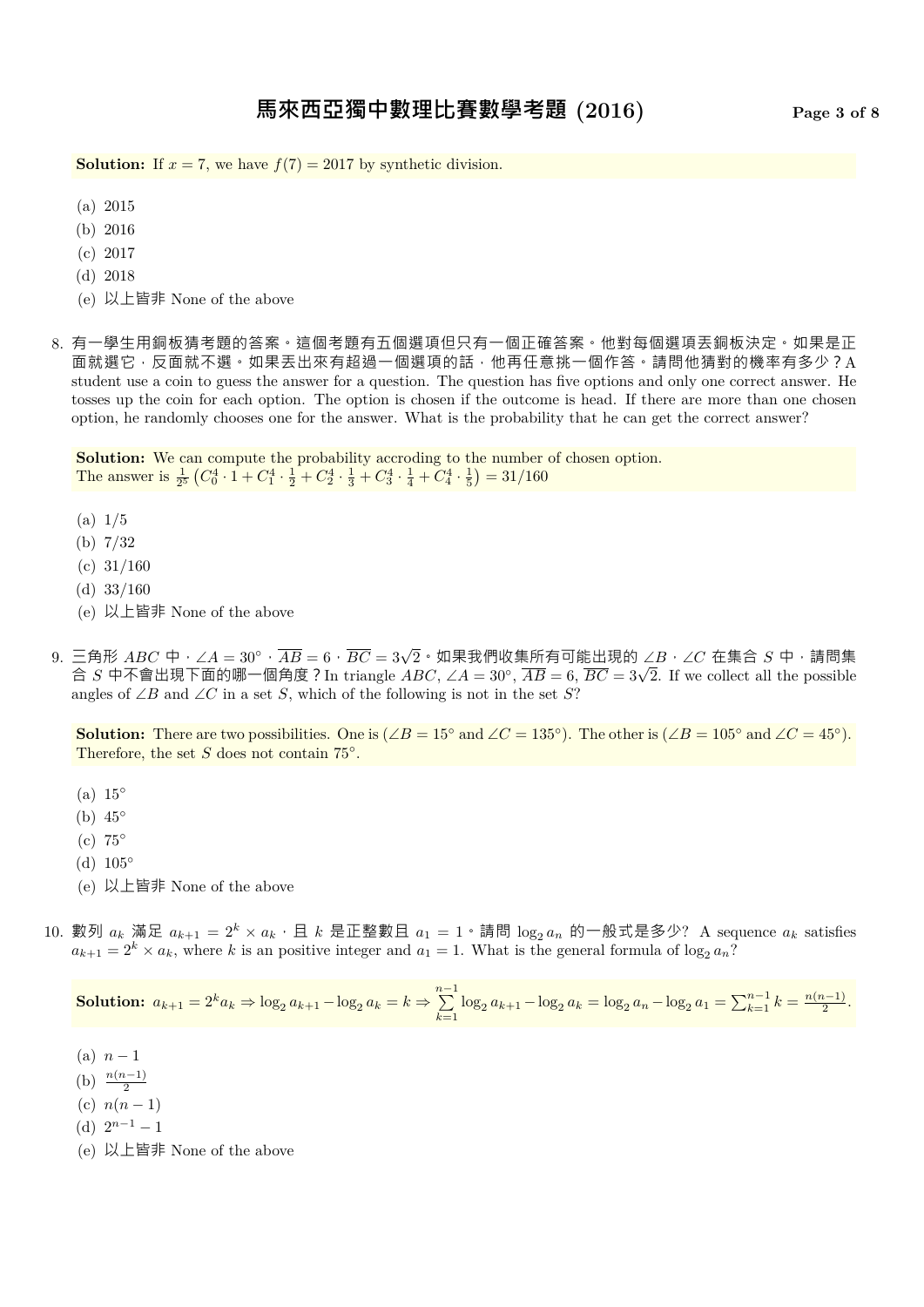## **馬來西亞獨中數理比賽數學考題 (2016) Page 4 of 8**

11. z 是一個虛部非零的複數,且  $z + \frac{1}{z} = \sqrt{3} \cdot i \frac{1}{z} \cdot z^{2016} + z^{-2016} \cdot \text{Suppose } z$  is a complex number and the imagnary part of *z* is not zero. If  $z + \frac{1}{z} = \sqrt{\frac{z}{3}}$ , please compute  $z^{2016} + z^{-2016}$ .

**Solution:**  $z + \frac{1}{z} = \sqrt{3} \Rightarrow z^2 - \sqrt{3}z + 1 = 0$ . Therefore,  $z = \frac{\sqrt{3} \pm i}{2} = \cos \theta + i \sin \theta$ , where  $\theta = \pm \frac{\pi}{6}$ .  $z^{2016} + z^{-2016} =$  $2 \cos 2016\theta = 2 \cos(0) = 2.$ 

- (a) *−*2
- (b) *− √* 3
- (c) 1
- (d) 2
- (e) 以上皆非 None of the above
- 12. 一物體在平面的運動軌跡為  $(x(t), y(t)) = (5 \cos t + 3 \sin t, 4 \sin t)$  · 請問該物體離原點最遠的距離是多少? The orbit of an object is  $(x(t), y(t)) = (5 \cos t + 3 \sin t, 4 \sin t)$ . What is the longest distance between the object and the origin  $(0,0)$ ?

**Solution:**  $x^2 + y^2 = 25 \cos^2 t + 25 \sin^2 t + 30 \sin t \cos t = 25 + 15 \sin 2t \le 40$ . So the logest distance is  $\sqrt{40}$ . None of the following will be the answer.

- (a) 5
- (b) 6
- (c) 7
- (d) 8
- (e) 以上皆非 None of the above
- 13. 將 ABABCAB 這七個英文字重新排列,不出現任何 AB 子字串的排法有幾種? If we re-arrange the characters in the word ABABCAB, how many possible arrangments that the re-arranged word does not contain any sub-word AB? For example, BABCBAA is not allowed since the underline part.

**Solution:** BBBAAAC,BBBAACA,BBBACAA,BBBCAAA; BBAAACB,BBAACBA,BBACBAA,BBCBAAA; BAAACBB,BAACBBA,BACBBAA,BCBBAAA; AAACBBB,AACBBBA,ACBBBAA,CBBBAAA. 16 possibilities.

- (a) 20
- (b) 16
- (c) 12
- (d) 26
- (e) 以上皆非 None of the above
- 14. 請找出以  $y = \sqrt{x}$  及  $y = x$  之間的區域繞  $x$  軸旋轉一周所形成的旋轉體體積  $\cdot$  Find the volume of solid obtained by rotating the region bounded by  $y = \sqrt{x}$ ,  $y = x$  about the *x*-axis.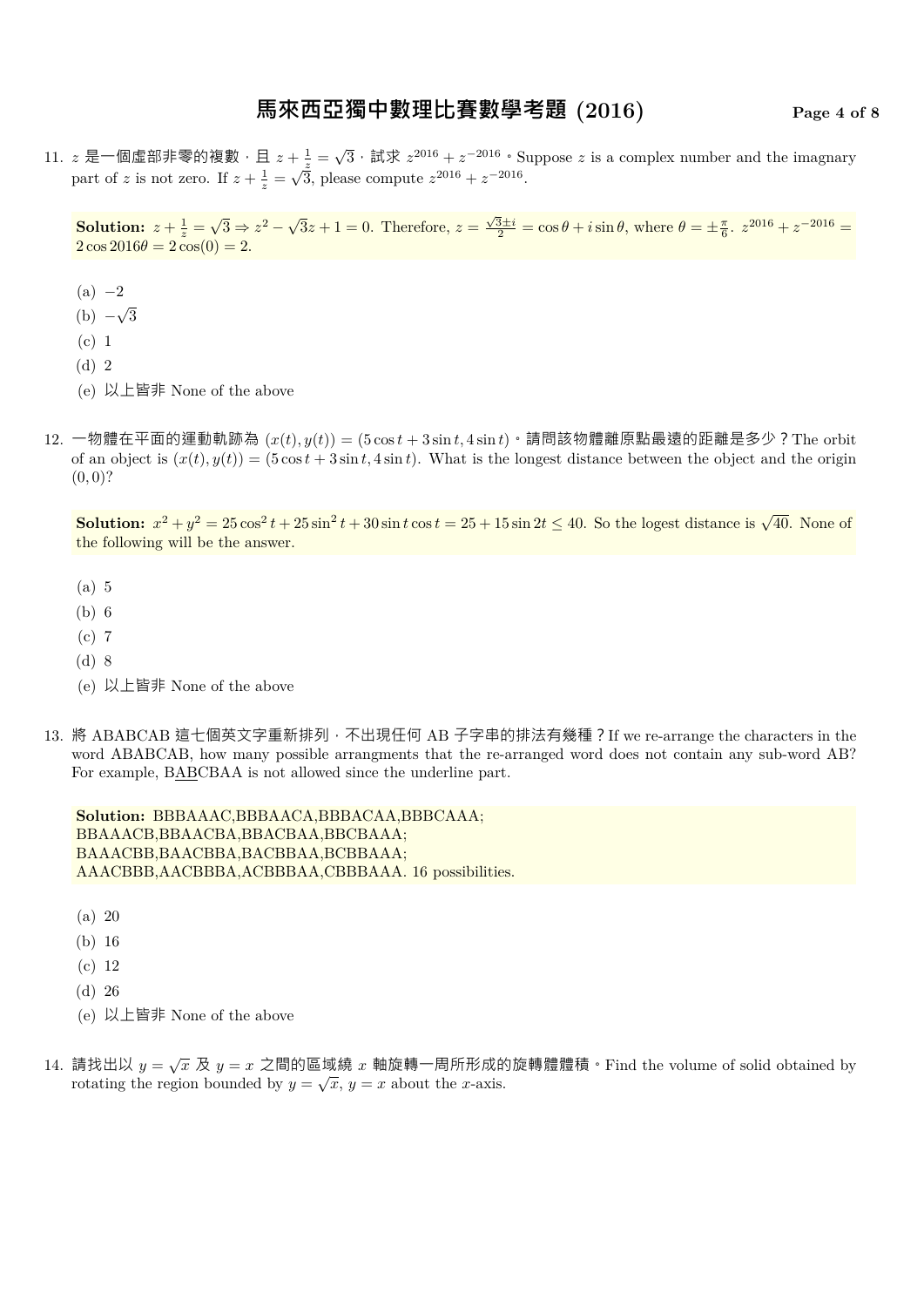**Solution:** The intersections of  $y = \sqrt{x}$  and  $y = x$  are  $(0,0)$  and  $(1,1)$ . Therefore, the volume is  $\int_0^1 \pi ((\sqrt{x})^2 - x^2) dx =$  $\frac{\pi}{6}$ .

(a) *<sup>π</sup>* 6

- (b) *<sup>π</sup>* 4
- (c) *<sup>π</sup>* 3
- (d) *<sup>π</sup>* 2
- (e) 以上皆非 None of the above

15. 
$$
\lim_{x \to 2} \lim_{x \to 2} \frac{\sqrt{7+x}-3}{1-\sqrt{3-x}}
$$
  $\cdot$  Evaluate  $\lim_{x \to 2} \frac{\sqrt{7+x}-3}{1-\sqrt{3-x}}$ .  
\n**Solution:**  $\lim_{x \to 2} \frac{\sqrt{7+x}-3}{1-\sqrt{3-x}} = \lim_{x \to 2} \frac{(1+\sqrt{3-x})(7+x-9)}{(\sqrt{7+x}+3)(1-3+x)} = \frac{1}{3}$   
\n(a)  $\frac{1}{6}$   
\n(b)  $\frac{1}{4}$   
\n(c)  $\frac{1}{3}$   
\n(d)  $\frac{1}{2}$ 

- (e) 以上皆非 None of the above
- 16. 有一張長  $\overline{AD}$  = 20 公分、寬  $\overline{AB}$  = 16 公分的紙, 如下圖折起右上角 D 貼於底邊 D' 上。請問當  $\overline{DE}$  = x 是多少 時, 折下去的折痕  $\overline{EF} = y$  是最短的? The paper is  $\overline{AD} = 20$ cm by  $\overline{AB} = 16$ cm. The upper-right corner *D* is folded over to *D'* at the bottom edge, see the following figure. How would you choose  $\overline{DE} = x$  in order to minimize the length of the fold  $(\overline{EF} = y)$ ?



**Solution:**  $\overline{CE} = 16 - x$ ,  $\overline{D'E} = x$ ,  $\overline{D'C} = \sqrt{x^2 - (16 - x)^2} = \sqrt{32x - 16^2}$ ,  $\overline{D'F} = 20 \cdot \frac{\overline{D'E}}{\overline{D'C}}$  $\frac{D'E}{D'C} = \frac{16x}{\sqrt{32x - 16^2}}$ . If we consider  $y^2 = \overline{D'E}^2 + \overline{D'F}^2 = x^2 + \frac{8x^2}{x-8}$ *x*<sup>2</sup> *x*<sup>2</sup> *x*</sub>  $\frac{8x^2}{x-8}$ . By taking the derivative, we have  $2x + \frac{16x}{x-8} - \frac{8x^2}{(x-8)^2} = \frac{2x^2(x-12)}{(x-8)^2}$ . Therefore, when  $x = 12$ , the length of fold *y* reaches its minimum.

- (a) 8
- (b) 10
- (c) 12
- (d) 14
- (e) 以上皆非 None of the above
- 17. 若  $y = f(x) = x^2 + kx + (k^2 5k + 3)$  與  $x$  軸有交點, 試求  $k$  的最大值 The function  $y = f(x) = x^2 + kx + (k^2 5k + 3)$ and *x*-axis has at least one intersection. What is the maximum value of *k*?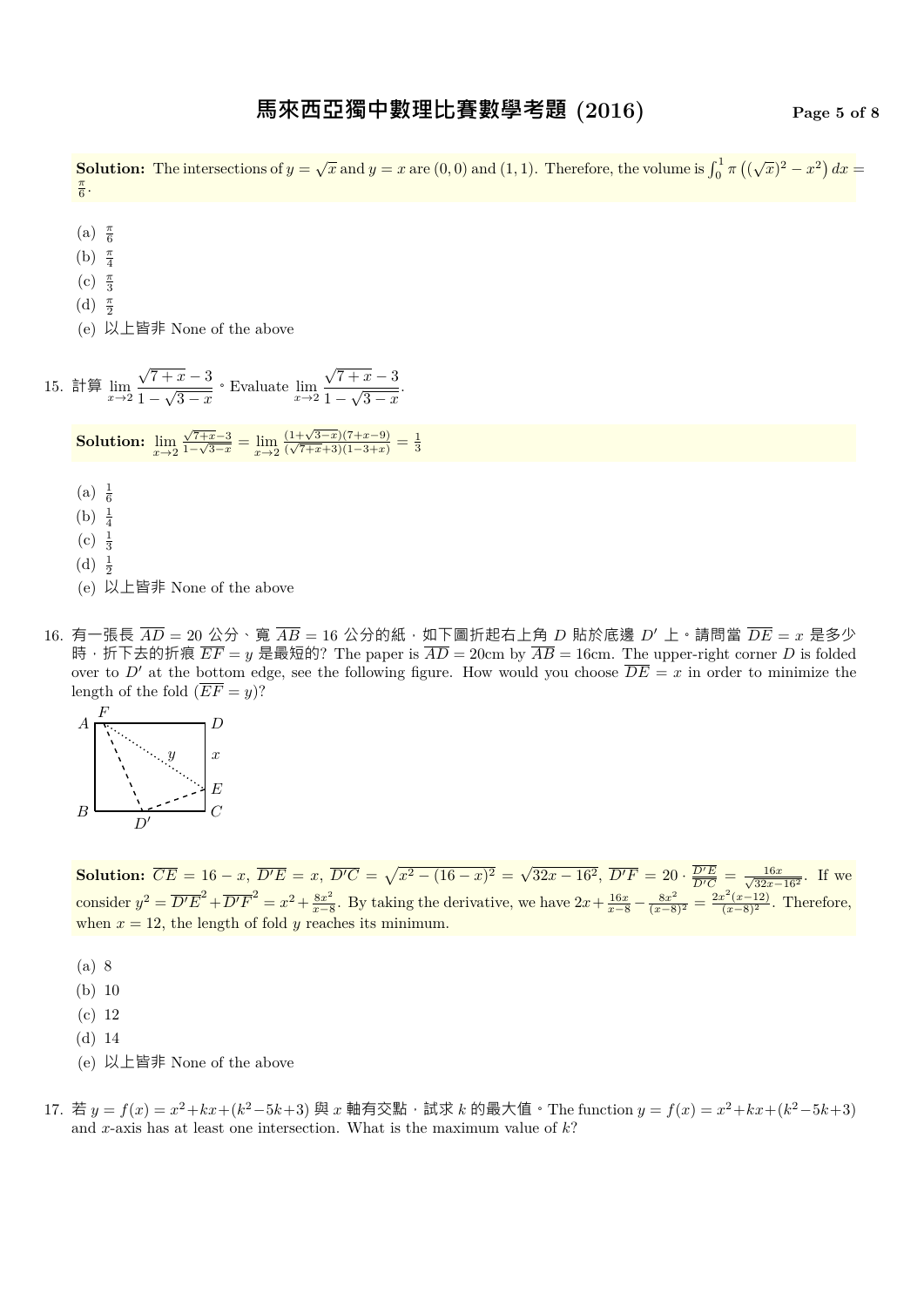**Solution:**  $k^2 - 4(k^2 - 5k + 3) \ge 0 \Rightarrow 3k^2 - 20k + 12 = (3k - 2)(k - 6) \le 0 \Rightarrow \frac{2}{3} \le k \le 6$ . Therefore, the maximum of *k* is 6.

- (a)  $\frac{2}{3}$
- (b) 0
- (c) 1
- (d) 6
- (e) 以上皆非 None of the above

18. 請問  $20^{16}$  的每一位數字的總和是多少?Please compute the sum of every digit of  $20^{16}$ .

**Solution:**  $20^{16} = 2^{16} \times 10^{16} = 655360000000000000000$ . Therefore, the sum is  $6 + 5 + 5 + 3 + 6 = 25$ . In addition, the remainder of sum of digits divided by 9 is 7.

- (a) 15
- (b) 25
- (c) 1024
- $(d) 2^{16}$
- (e) 以上皆非 None of the above
- 19. *D* 在三角形 *ABC* 的 *BC* 線段上,且 *BD* : *CD* = 3 : 5。*E* 在 *AD* 上且 *AE* : *AD* = 3 : 5,若向量 *−→AE* 可以表示成  $\overrightarrow{A}$  *AB* +  $\overrightarrow{\beta}$   $\overrightarrow{AC}$  · 試求  $\alpha + \beta$  · The point *D* is located on the  $\overrightarrow{BC}$  of triangle *ABC* and the point *E* is on  $\overrightarrow{AD}$ . Suppose  $\overrightarrow{BD} : \overrightarrow{CD} = 3 : 5$ , and  $\overrightarrow{AE} : \overrightarrow{AD} = 3 : 5$ . If the vector  $\overrightarrow{AE} = \alpha \overrightarrow{AB} + \beta \overrightarrow{AC}$ , evaluate  $\alpha + \beta$ .

**Solution:**  $\overrightarrow{AE} = \frac{3}{5} \overrightarrow{AD} = \frac{3}{5}$  $\left(\frac{5}{8}\overrightarrow{AB} + \frac{3}{8}\overrightarrow{AC}\right) = \frac{15}{40}\overrightarrow{AB} + \frac{9}{40}\overrightarrow{AC}$ . Therefore  $\alpha + \beta = \frac{15}{40} + \frac{9}{40} = \frac{3}{5}$ .

- (a) 1
- (b)  $\frac{3}{5}$
- $(c) \frac{17}{32}$
- 
- $(d) \frac{5}{8}$
- (e) 以上皆非 None of the above

20.  $A =$  $\begin{bmatrix} a & b \\ c & d \end{bmatrix}$ , 若  $A^2 = \begin{bmatrix} 0 & 0 \\ 0 & 0 \end{bmatrix}$ , 下列敘述何者不一定正確?  $A = \begin{bmatrix} a & b \\ c & d \end{bmatrix}$ . If  $A^2 = \begin{bmatrix} 0 & 0 \\ 0 & 0 \end{bmatrix}$ , which of the following statements is NOT always true?

**Solution:**  $A^2 = \begin{bmatrix} a^2 + bc & b(a+d) \\ c(a+d) & d^2 + bc \end{bmatrix}$  $\begin{bmatrix} a^2 + bc & b(a+d) \\ c(a+d) & d^2 + bc \end{bmatrix}$ . Therefore, the solution for *A* is either  $\begin{bmatrix} 0 & 0 \\ 0 & 0 \end{bmatrix}$  or the two conditions,  $a + d = 0$  and  $a^2 + bc = d^2 + bc = 0$ , are satisfied.

- (a)  $b = c = 0$
- (b)  $a + d = 0$
- (c)  $a^2 + bc = 0$
- (d)  $ad bc = 0$
- (e) 以上皆非 None of the above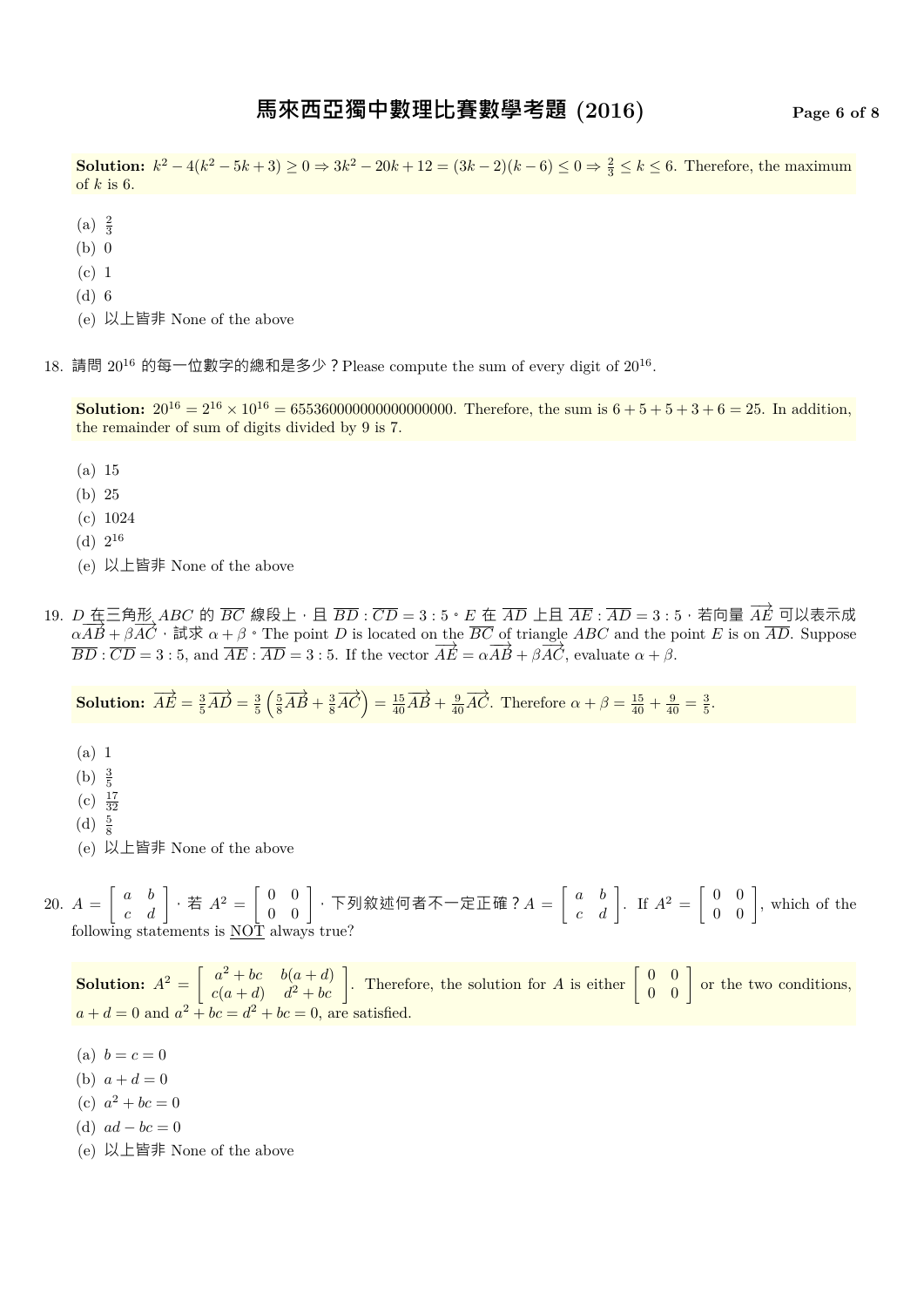## **馬來西亞獨中數理比賽數學考題 (2016) Page 7 of 8**

21. 有三位法師海濤、裝圓、不嚴。海濤法師不論問什麼他都說『假的』或『不是』。裝圓法師則是聽到上一位回答什麼 他就說什麼,如果沒有上一個回答,也就是他是第一位,他就會照實回答。不嚴法師則有 1/5 的機率會說謊。請問, 如果三位法師排成一列,但我們不知道哪一位法師在哪一個位置,但每種排列的可能性都一樣。當由左而右問他們, 請問這題的答案是 (*e*) 嗎?假設三位都知道答案,但三位法師的回答都是『假的』或『不是』。請問這題的答案是 (*e*) 的可能性有多少?We have three guests *A*, *B*, *C* in the TV show. The answer from A is always FALSE or NO. If B hears the previous answer, he repeats the answer. However, if B is the first one, he gives the true answer. C tells a lie with probability 1/5. Today A, B, and C is in a row but we don't know the order. Suppose the probability of each order is equal. If we ask them: is the answer (e)? And they all answer NO. What is the probability that (e) is the answer? By the way, they all know the correct answer.

**Solution:** *ABC* or *ACB*:  $\frac{1}{6} \cdot \frac{1}{5}$ . *BAC* or *BCA*: 0 *CAB* or *CBA*:  $\frac{1}{6} \cdot \frac{1}{5}$ . Therefore, the answer is  $\frac{4}{30}$ , i.e., (e) None of the above.

- (a)  $\frac{1}{30}$
- (b)  $\frac{1}{15}$
- $(c) \frac{1}{10}$
- (d)  $\frac{8}{15}$
- (e) 以上皆非 None of the above
- 22.  $x \cdot y \cdot z$  都是正實數。已知  $x + \frac{y}{4} + \frac{z}{4} = 1 \cdot \frac{1}{2} \cdot \frac{1}{2} \cdot \frac{1}{2} \cdot \frac{1}{2} \cdot \frac{1}{2} \cdot \frac{1}{2} \cdot \frac{1}{2} \cdot \frac{1}{2} \cdot \frac{1}{2} \cdot \frac{1}{2} \cdot \frac{1}{2} \cdot \frac{1}{2} \cdot \frac{1}{2} \cdot \frac{1}{2} \cdot \frac{1}{2} \cdot \frac{1}{2} \cdot \frac{1}{2} \cdot \frac{1}{2} \cdot \frac{1}{2} \cdot \frac{$ real number. Find the maximum value for  $\sqrt{x} + \sqrt{y} + \sqrt{z}$  under the condition  $x + \frac{y}{4} + \frac{z}{4} = 1$ .

**Solution:** By Cauchy inequality, we have  $(\sqrt{x^2 + (\frac{\sqrt{y}}{2})^2})(\sqrt{x^2 + (\frac{\sqrt{y}}{2})^2}))$ 2  $\int_0^2 + \left(\frac{\sqrt{z}}{2}\right)^2$ 2  $\binom{2}{1} (1^2 + 2^2 + 2^2) \ge (\sqrt{x} + \sqrt{y} + \sqrt{z})^2$ . Therefore,  $3 \geq \sqrt{x} + \sqrt{y} + \sqrt{z}$ 

- (a) 1
- (b) 2
- (c) 3
- (d) 4
- (e) 以上皆非 None of the above
- 23. 四面體 *ABCD* 滿足  $\overline{AB} = \overline{CD} = 4$ ,  $\overline{AC} = \overline{AD} = \overline{BC} = \overline{BD} = 3 \cdot \overline{A}$  θ 是平面 *ABD* 及 *ACD* 的二面角, 試求  $\sin \theta$ ? We have a tetrahedron *ABCD*,  $\overline{AB} = \overline{CD} = 4$ ,  $\overline{AC} = \overline{AD} = \overline{BC} = \overline{BD} = 3$ . If  $\theta$  is the dihedral angle of *ABD* and *ACD*, what is  $\sin \theta$ ?

**Solution:** Let  $A = (0,0,2), B = (0,0,-2), C = (d,2,0), D = (d,-2,0).$  Since  $\overline{AC} = 3$ , we have  $d^2 + 4 + 4 =$  $9 \Rightarrow d = 1$ . We can compute the equations of two planes  $ABD : 2x + y = 0$ ,  $ACD : 2x + z = 2$ . Therefore  $\cos(\theta) = 4/5 \Rightarrow \sin(\theta) = 3/5$ 

- (a) 1/2
- (b) 1/3
- (c) 3/4
- (d) 3/5
- (e) 以上皆非 None of the above